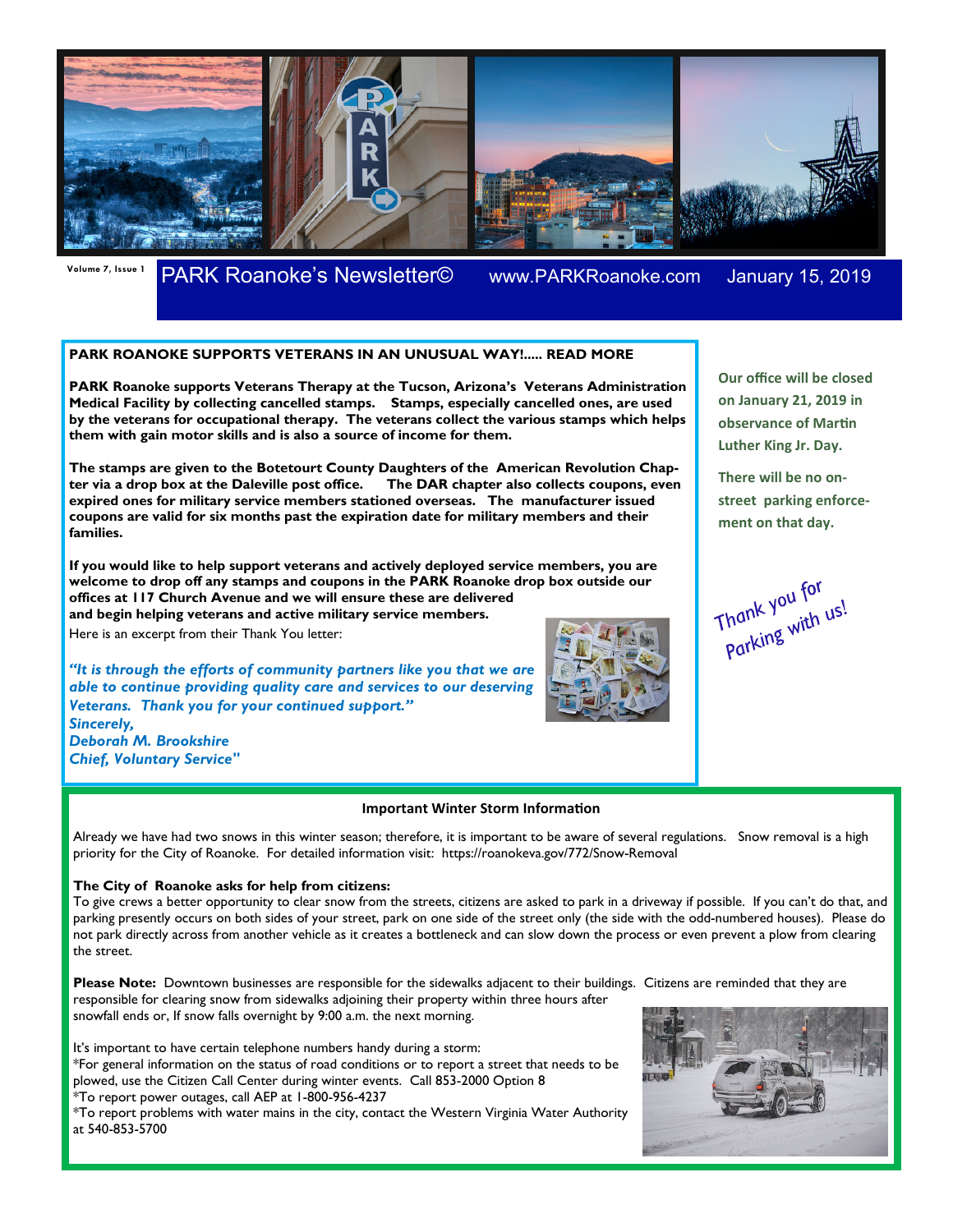

*Payments for Monthly Parking and Citations may be paid on-line or over a toll free telephone line.* 

www.PARKRoanoke.com/payments or dial

1-888-272-9829 Option 3 and Use Jurisdiction Code 6246 A nominal processing fee applies to credit/debit card/e-check payments.

PARK Roanoke P. O. Box 83 Roanoke, VA 24002 117 Church Avenue, SW Roanoke, VA 24011

Phone: 540-343-0585 Fax: 540-342-6447 E-mail: parking@PARKRoanoke.com

#### Parking is a Solution to Traffic Congestion by PARK Roanoke

**Most people think of parking as a major headache: 'I don't want to pay, even if it means circling for ten minutes" "There's no place to park" "Ugh, I dread finding parking" However, this is not the case. Parking plays a major role in fostering liveable**  cities and communities. Parking is a important component of the transportation eco-system as it supports citizens, commerce, **and economic development.** 

If you've followed PARK Roanoke's newsletters, you may have read about the concept of Mobility of which parking is a major factor. Mobility is a way that all modes of transportation are used to reduce traffic congestion and to enhance citizens' experience with transportation. Just think of all the many factors of mobility: buses, bicycles, Amtrak, ridesharing, carpooling, parking time limits, parking facilities, Uber, Lyft, and more. Then add autonomous driving and self parking vehicles into the **mix. All of these factors play an important role in our lives and in parking.** 

"Urbanization is increasing the transportation demand within most cities. By 2030, the United States population will rise to 350 million people with 85% living in urban areas. " per Christine Banning, President of the National Parking Association. Just think of the major influx of persons living in downtown Roanoke and the renovation of vacant buildings in downtown into residential units. This wonderful growth puts pressure on parking and makes mobility options all the more important. And, as our economy grows with increases in jobs, travel, and tourism; congestion is a downstream effect of this growth. Fortunately, there are many solutions in the parking industry.



Parking leaders cite that there are three main causes of congestion: Population and **economic growth, Ride-hailing, and E-commerce delivery. The increase in urbanization** causes an increase in demand for transportation and parking options. Ride-hailing actually increases congestion as vehicles constantly "circle the block" accounting for 50% of all miles

driven. Online shopping is putting more delivery trucks on the streets and increases congestion particularly with curb parking. **Just think of all the single package deliveries, missed and repeat deliveries, and online sales returns. These factors did not exist ten years ago.** 

The National Parking Association states that Parking has a critical role in reducing congestion as it can declutter streets and reduce curb congestion. One solution is to re-price on-street parking to incentivize drivers to park in off-street lots and garages or to consider other transportation options. A important factor is to reduce or eliminate parking minimums and to allow the market demand to determine the supply of parking. Many major cities across the country have already eliminated parking minimums; San Francisco, Colorado Springs, and Hartford have made similar moves. A Dallas, Texas study determined by relying on certain projections that at the city's peak parking usage, over 30,000 spaces remained empty. This means that cities need to study and consider changes or eliminations for parking minimums. New parking technologies can make payments easier, promote wayfinding, and improve navigation which in turn reduces congestion along with emissions. **Parking can also be leveraged as a curb extension or mobility hub as short term parking may be allocated to deliveries, shared bicycles, scooters, and vehicles.** 

All in all, parking is a major factor in economic development AND in reducing Traffic Congestion. There is much more to parking than finding an on-street parking spot or parking in a garage. Parking factors in all types of transportation and each works in conjunction and support of the other. Roanoke offers much to promote mobility and to reduce congestion from **Amtrak, Valley Metro, Smart Way Bus, ridesharing, bicycling, greenways, off-street parking, and more!** 

Source: An Ecosystem Approach to Reducing Congestion via www.WeAreParking.org/Congestion and Christine Banning, President of the National Parking Association.